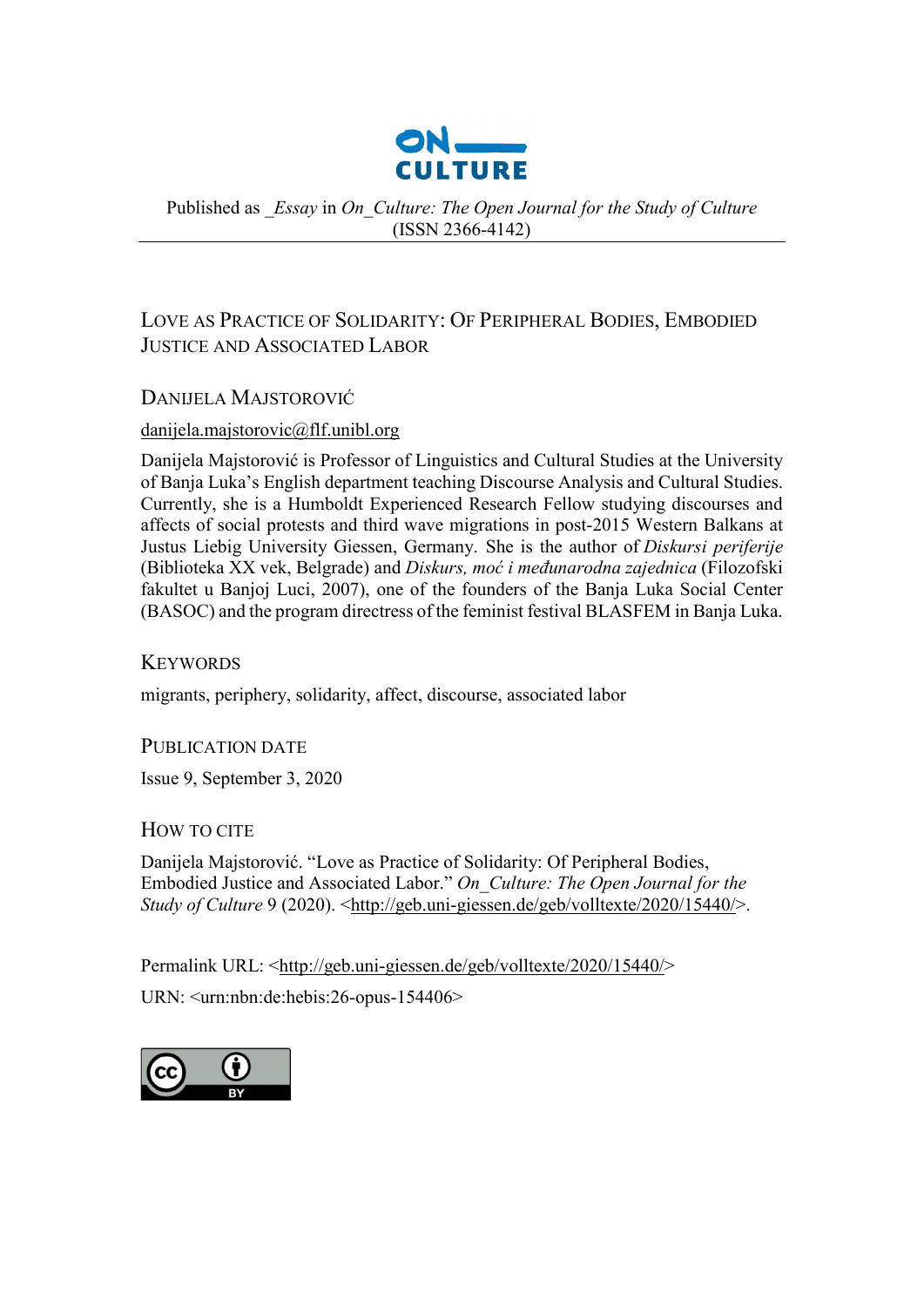# Love as Practice of Solidarity: Of Peripheral Bodies, Embodied Justice and Associated Labor

#### **\_Abstract**

The essay is a feminist auto-ethnographic exercise in which I reflect upon my activist and academic life in Bosnia and Herzegovina (BiH) and migrant life in Germany as *situated knowledges* (Haraway 1988), aiming to provide a basis for solidarity among various, power-differentiated communities. BiH has become Europe's "dumping ground" for non-European migrants but also a "waiting room" for its own citizens who are leaving as workforce to the EU. I juxtapose social protests and the post-2015 migrations from the Western Balkans to Germany — by which I was affected and now direct my research — with the Middle Eastern and Southeast Asian migrations to the EU via BiH analyzing exclusion across the board — from racial profiling in the US to the EU securitization practice of pushbacks, and Bosnian authorities' racism towards "migrants" as well as clientelism towards its own population leading to their migration.

Reshuffling the chronotopes of *here*/*there* and *now*/*then* destabilizes the center/periphery and individual/collective dichotomies as does *affective* vocabulary of bodies hurt or denied justice through wars, policing, privatizations, isolation, and violence. While going beyond identity politics as a mere counting and classification insistent on difference, I understand *love* as a fusion of a migrant's affect, as a particular, translatable consciousness about bodies, and *justice* as "the form in which and through which love performs its work" (Tillich 1954: 71). While *Black Lives Matter* slogan "no justice, no peace" or BiH protesters' shout 'justice for David and Dženan' signal an acute lack of justice globally, I conjoin these disparate struggles metaphorically through associated labor (Kardelj 1978) urging for love as a practice of solidarity in the 'post'-Corona world.

#### **Loving and Leaving (across) the Periphery**

On the eve of my third late spring in Frankfurt, there is the lightness and ease of being not *there* but *here*. The lindens in front of the windows give comfort, but I'm yearning for the sweetly pungent fragrance of their Banja Luka sisters. I will not be smelling them this June, or perhaps ever again for that matter, the borders have been closed again due to the corona pandemic. Their smell is from elsewhere and it won't be going anywhere — their labors are lost. Like in Safaa Fathy's [1](#page-16-0)999 *D'ailleurs Derrida*,<sup>1</sup> like in Beckett's 2010 *Poetics of elsewhere*, [2](#page-16-1) like in Bekim Sejranović's 2008 *Nigdje, niotkuda* (*Nowhere, not from Anywhere*),<sup>[3](#page-16-2)</sup> there is always an elsewhere and a nowhere across genres and in one's heart. It is from this elsewhere that is simultaneously a nowhere that I write about migrant's affect as a structure of feeling<sup>[4](#page-16-3)</sup> simultaneously marked by an excess of love for the (unbearable) place left and feeling "peripheral" in the new place. Migrant's affect is not just about oneself but is a particular, translatable consciousness about *other* bodies, killed, hurt or denied justice through wars, policing,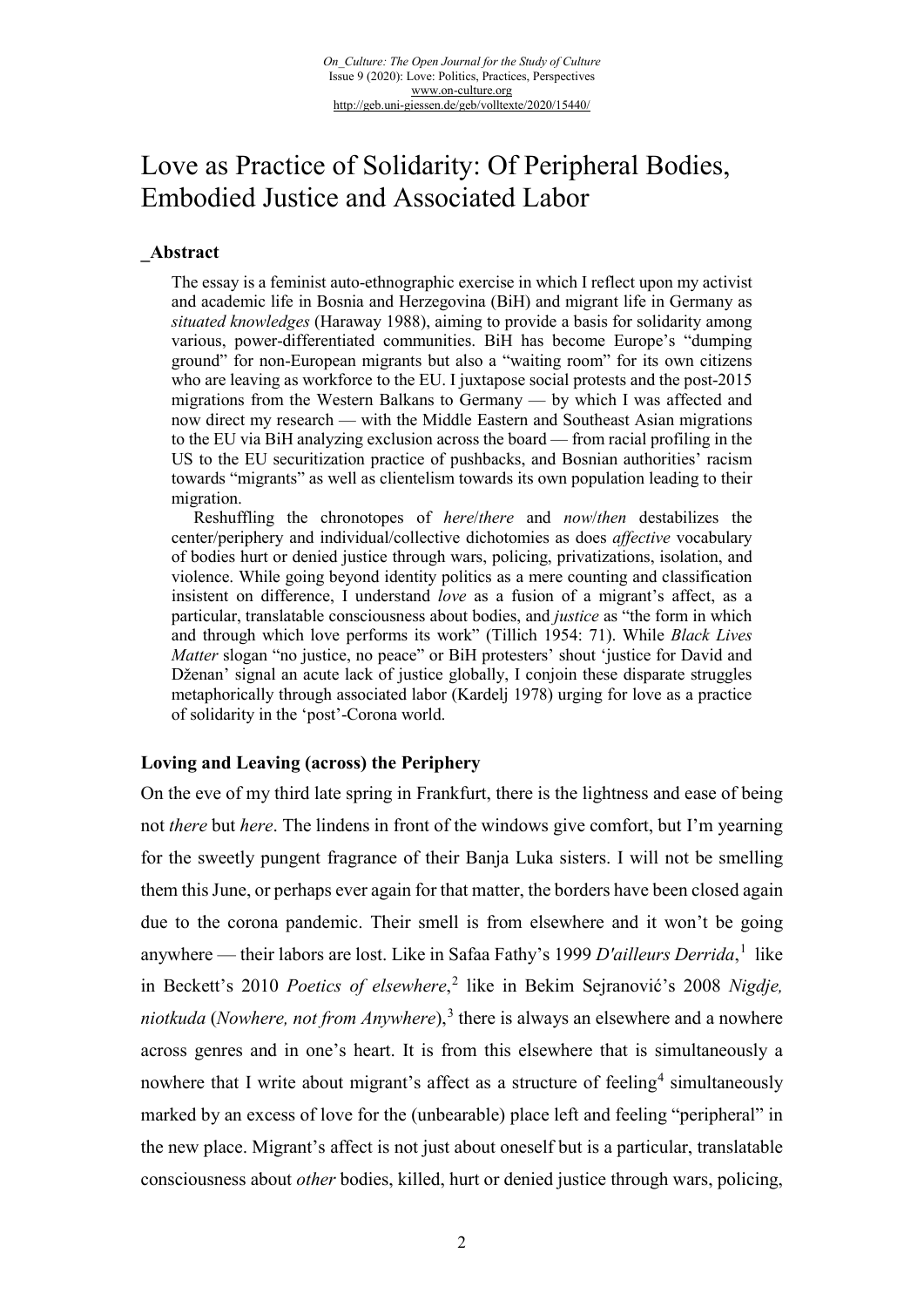isolation and violence. It has a politicizing potential and can be a basis of solidarity across the globe.

The lightness doesn't come easily given the three months of the pandemic, the lockdown psychosis, more uncertainty than ever, and the conundrum from the precorona times persisting only worse: to go back or stay here forever? Although a refugee myself, I am now more privileged than many others in refugee camps around my former hometown of Bihać but we all yearn for an elsewhere the same, as much as we are all subjects to the EU securitization, humanitarianism, and labor/asylum regime. Albeit coming from various, power-differentiated communities, our experiences are similar when freedom, choice or mobility is restricted. For the able-bodied, documented, and otherwise privileged, it can be more comfortable, but for anyone teetering on the edge of survival it is mostly hell.

Leaving Bosnia and Herzegovina for me would be giving up on my tenured professorship, friends and family and looking for random jobs in Germany. Professorial ones are impossible to find, so it may end up in construction, care work, the food industry, or administration. As a Bosnian citizen I am allowed to participate in the job market even though Bosnia is not part of the EU. Many of my Middle Eastern, South Asian, and African counterparts aren't — they are stuck between the brutality of the situation in the camps in Bosnia and slim chances of ever being granted asylum in the EU. Yet how are we to carve alliances and bring solidarities if we forever insist on identity politics that is merely counting, classifying, and differentiating? One way of doing it is via feminist objectivity which is about "limited location and situated knowledge"[5](#page-17-0) by establishing "an earthwide network of connections including the ability partially to translate knowledges among very different — and powerdifferentiated — communities […] to build meanings and bodies that have a chance for life." $6$ 

Going home without a chance to have a normal life or life at all is out of question for my counterparts and me alike. Writing about "normal lives" and the notion of the political in post-Dayton Bosnia, anthropologist Stef Jansen says that "the Dayton Agreement consolidated the results of the war, institutionalising national divisions in all polity organisation thus facilitating nationalist organising at the expense of all other forms of politics."<sup>[7](#page-17-2)</sup> He takes the notion of "yearning" to recall bell hooks<sup>[8](#page-17-3)</sup> writing about the black liberation struggle in the U.S. where yearning "opens up the possibility of a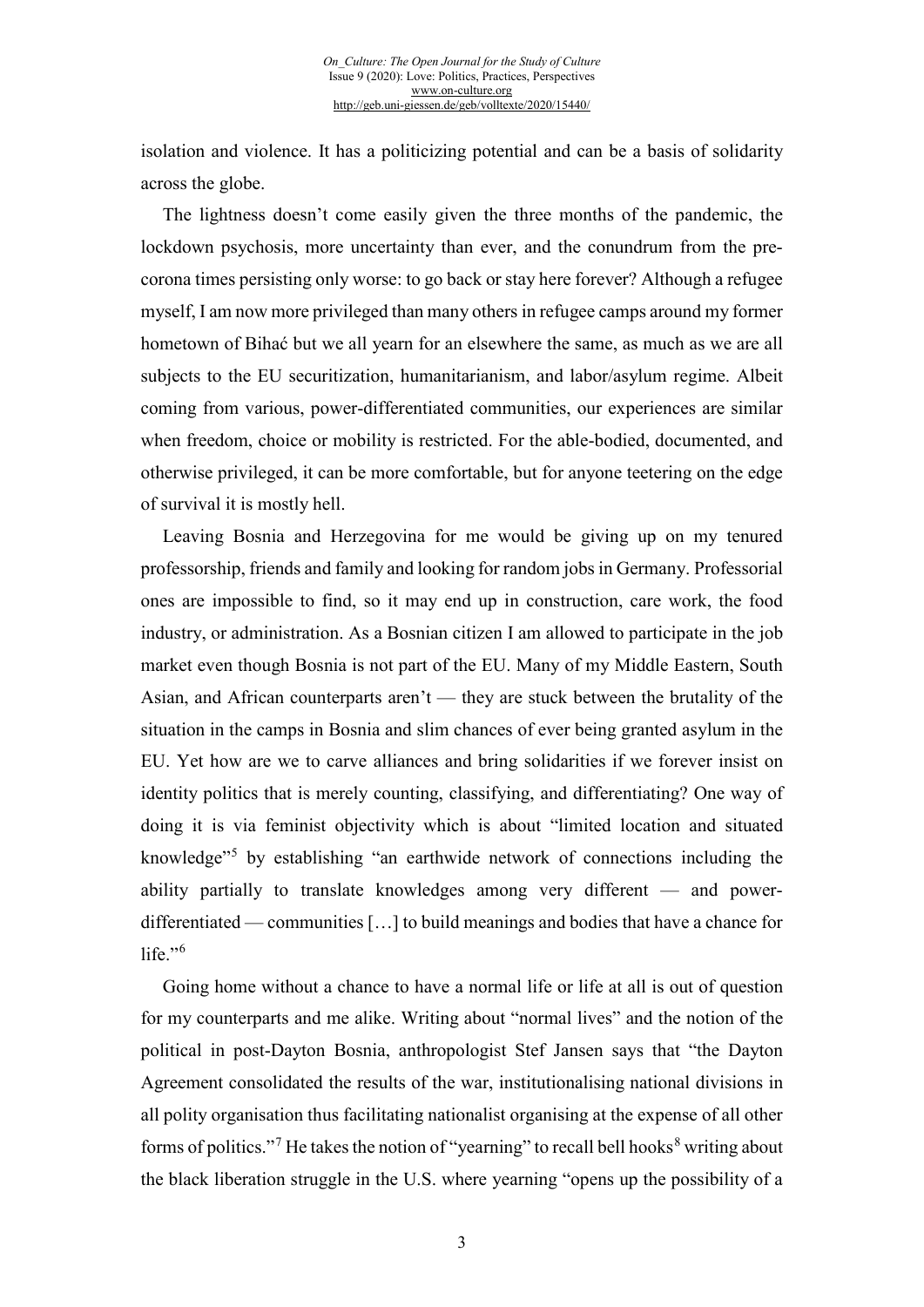common ground on which a host of different desires might be articulated into a potential dynamic of change."[9](#page-17-4) He found that yearning was a "shared space and feeling," a mobilizing notion connecting "the longings, desires and fantasies of everyday life" to "the struggle for radical political change"<sup>[10](#page-17-5)</sup> in which normal life included "employment ('who wanted to work, worked' [ko je htio, radio je]), living standards, discipline, flat allocations, social welfare (free schooling, health care, sports and leisure, etc.) and, crucially, all this embedded in a 'functioning system' — an 'ordered state'" in which "everyday life [was] oblivious to [daily] 'politics.'" [11](#page-17-6)

My yearning incorporates the excess of love, a traction built up in simultaneous dwelling and exile in the so-called "center" and "periphery." While there has to be a way out of reintroducing the grammars of modernity and colonialism in designating spatial inequality, $12$  there is still a difficult-to-process bodily excess of people inhabiting such spaces. There are multiple structural and cultural "peripheries" and "peripheries within peripheries," inhabited by *peripheral selves*, bodies conditioned by multiple oppressions including wars and policing, privatizations, denial of justice as well as various gatekeeping processes from within and without inhibiting the circulation of knowledge and people from such spaces. These oppressions include historical as well as more contemporary practices, from racial profiling in the US to racist securitization of the Croatian police's pushbacks at the EU border. Some pertain to Bosnian authorities' everyday racism and fascism towards "migrants" and the clientelist dispensing of jobs and justice leading its own working population into migration or suffering. BiH has become Europe's "dumping ground" for non-European migrants but also a "waiting room" for its own citizens who are leaving as workforce to the EU. Although coming from power-differentiated communities, there is a potential of fusing or otherwise commonizing their "peripheralness" as collective experience of bodies who for a number of reasons have been oppressed by some center, chased away, hurt, imprisoned, locked, made ill or dead.

The urge to decolonize peripheries and what comes from peripheries has never been louder, echoing activist practices of solidarity seen in uniting, for instance, migrants' and antifascist struggles. One such attempt is a German-based "Migrantifa" movement, established in Hessen after the Hanau murders on February 19th, 2020. It brings together the relevance of participating in antifascist and antiracist struggles and urging for solidarities more than ever especially in the wake of the US President Trump's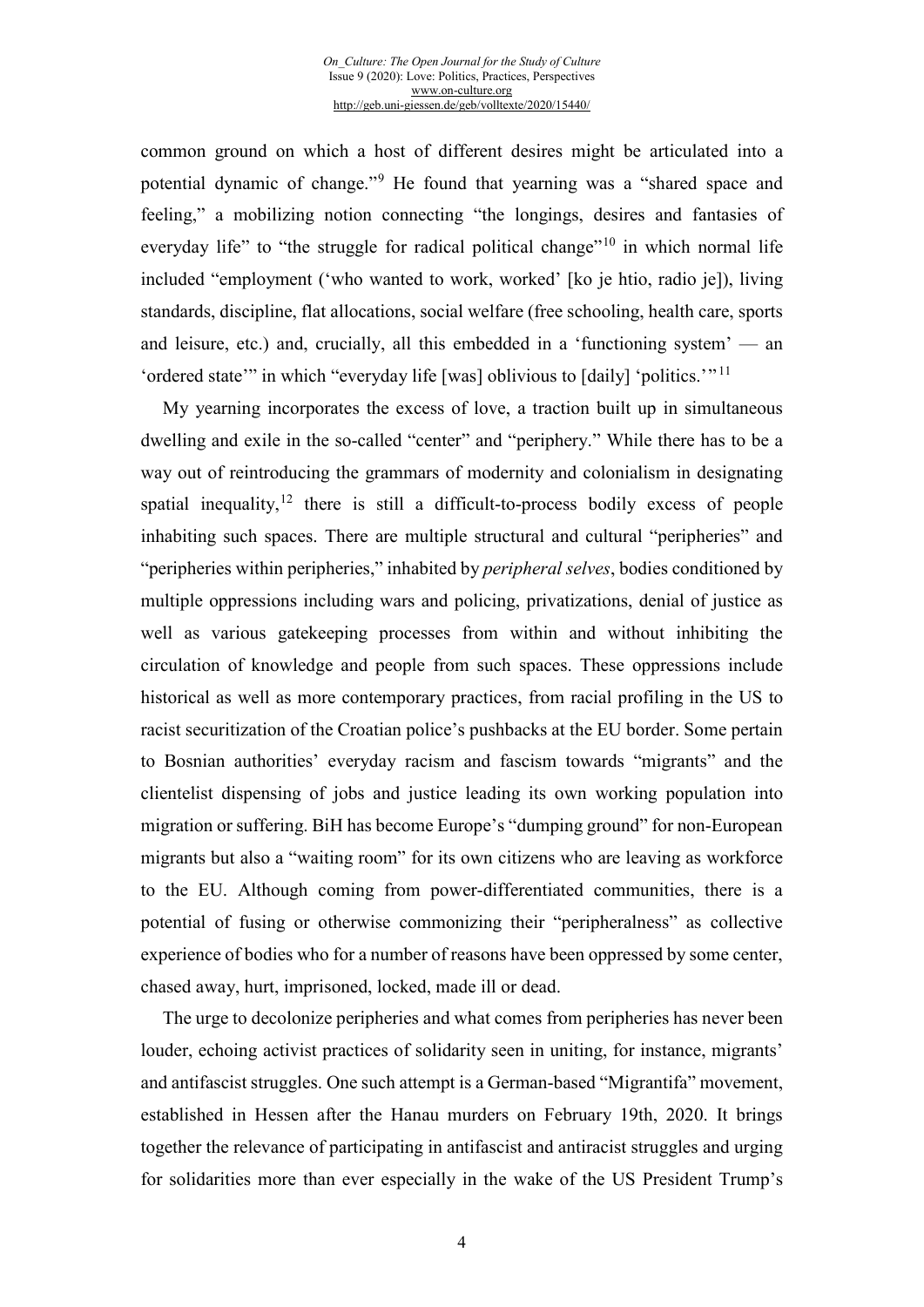attempting to declare ANTIFA a terrorist organization. Bringing antifascism and antiracism together opens up a space from which we begin to talk differently. To speak in terms of integration and fight for social justice as opposed to racism embedded in the enclosure or entrapment of refugee camps a.k.a. reception centers. It also opens up a space for grouping of different peripheralized subjects standing not only *against* insurgent fascism but also *for* a more inclusive global left politics exposing the existing and real "the existing and very real — dysfunctionalities of liberal political systems and the anxieties of mainstream societies to normalise poisonous incivility towards minority and non-native groups."<sup>[13](#page-17-8)</sup> It opens a space for the excess of love to be politically articulated and police brutality and hate crimes against bodies fervently repudiated through the work of justice.

#### **Love between Discourse and Bodies**

I have come to Germany to do research about the third wave Bosnian migrants, who have since 2015 been coming to work, hoping to find answers for myself too. Studying their discourses revealed to me that people didn't want their children "to live there," *there* being Bosnia. They came to Germany because *here*, however slow, they hoped to make some progress and not go nowhere, "patter in place" — like some Sarajevans in Dobrinja some ten years after the war described as "non-progress in a life reduced to surviving through permanent chasing — itself seen to be the product of collective entrapment."<sup>[14](#page-17-9)</sup>

My respondents see any movement as better than stagnation, which is why they migrate, but movement itself is no guarantee of a better life. Just by moving one does not immediately climb up the social ladder but one hopes to survive and hopes his/her children will have a better starting point. What Oliver Nachtwey declares to be *Germany's hidden crisis*<sup>[15](#page-17-10)</sup> is strongly reminiscent of what Laurent Berlant<sup>[16](#page-17-11)</sup> has termed *cruel optimism*: the imperative of hope for a better life against the systemic obstacle to the improvements developed industrial societies used to promise. Upward social mobility, the core promise of life in the "old" West German welfare state in which millions of skilled workers upgraded their VWs to Audis, bought their first homes and sent their children to university, was no longer possible and the gears of the so-called "elevator society" had long since ground to a halt. In the absence of the social mobility of yesterday, widespread social exhaustion and anxiety have emerged as dominant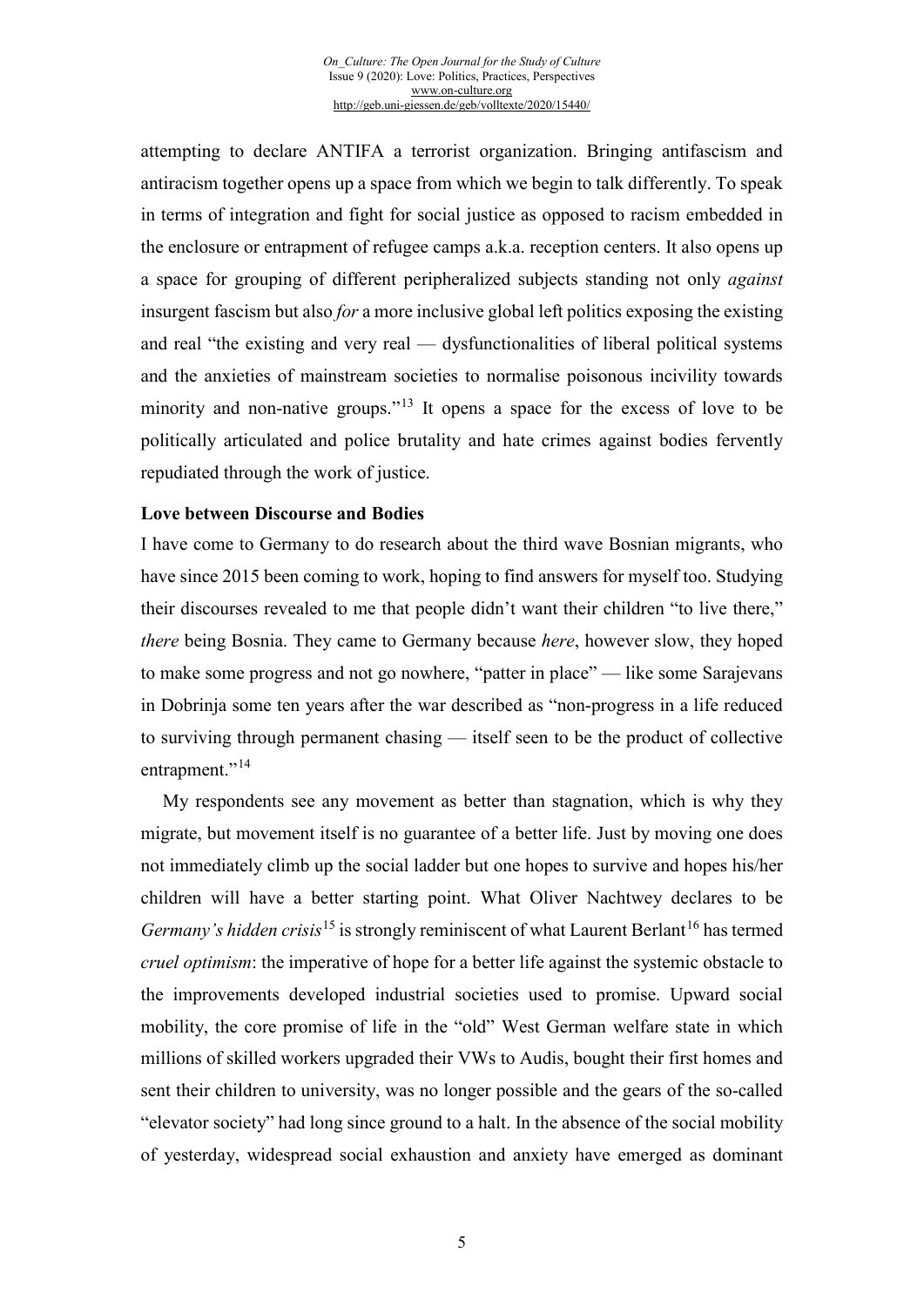social feelings of today. What are we to do with this imperative and with the systemic obstacles and the impeding intensity of bodies dying in their wake?

Taking the body as a site of affect's operation in culture means taking certain political body-sites across the affective terms such as intensity and relationality to use Deleuzo-Guattarian terminology.<sup>[17](#page-17-12)</sup> A cultural theory of affect is a theory of the body whereby the affective body is an event<sup>[18](#page-17-13)</sup> — "if there were no escape, no excess, no remainder, […] the universe would be without potential, pure entropy, death. Actually existing, structured things live in and through that which escapes them. Their autonomy is the autonomy of affect."[19](#page-17-14) According to Sedgwick "experience is organized inarticulately, it is felt and intuited rather than systematized, hovering 'below the level of shape or structure'" in which "affect as excess is a kind of intensity, making a difference below the threshold of consciousness, thrusting the subject into particular kinds of relations with the material, and social world."<sup>[20](#page-17-15)</sup> A friend's mother died during the COVID 19 epidemic — he in Gothenburg, she in Sarajevo — he could not be there to bury her and he couldn't mourn in Sweden. He said he needed to be in Bosnia in order to mourn: the intensity of bodies only aggravated when thinking of homeland as the perfect place for mourning, not living.

In the same vein, despite all discursive bravuras in rationalizing about the pros and cons of migration and political struggles at home, affect stirred every time I thought of returning, a return to embracing my Balkan fate (or yoke), as if my entire autonomy was under attack. After all, I had already given my "best years" to trying to better things there including working at the university for almost twenty years and running an organization called *Center for social and cultural repair*. After all the political struggling against structural and symbolic violence in which I partook often fearing the police, now I felt despair knowing that change *there* was not really desired over *there* and that all resistance was a comradeless, solitary act in which one dies for nothing or is declared insane. Now, the return would mean being judged as a social misfit without a chance to live a full life because of the sharp social criticism that could never meaningfully get across in a politically depleted public sphere or the school curriculum. The return this time would be final, death-certain. There would be no more running away from Bosnia yet the transgenerational burdens and doubts would still be *there*.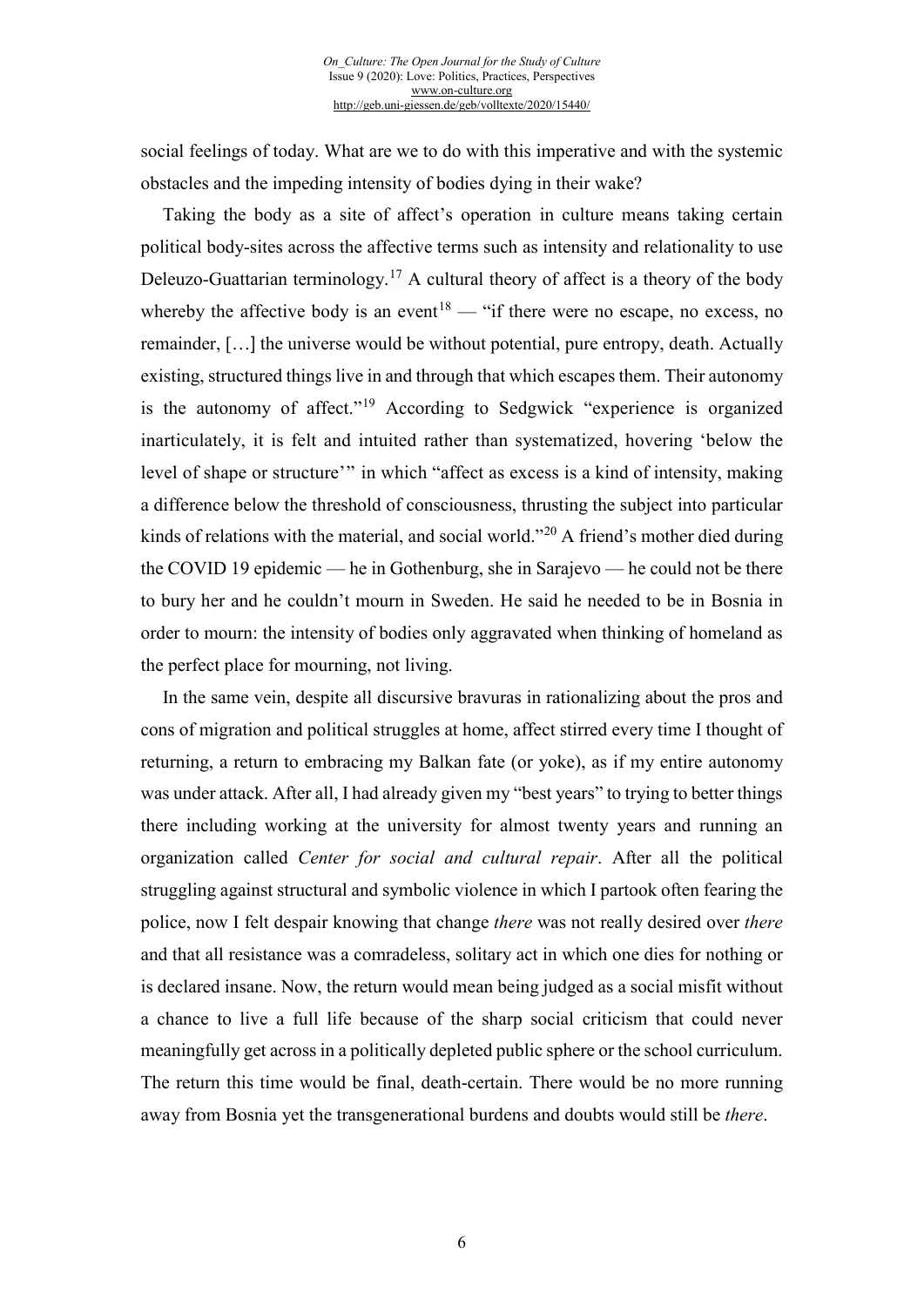Halfway through my research, the idea of returning to Bosnia is still a kind of blur and has (too) many question marks attached to it. It means admitting to powerlessness within the current regime even when it provisionally entails a hint of courage. Even though there is absence of open fire and war, there is a gaping absence of justice from the prewar and war times extending to the postwar era. When *Black Lives Matter*  protesters across the globe shouted "no justice, no peace," I thought of Tillich's ontological analyses of justice as "the form in which and through which love performed its work."[21](#page-17-16) Justice was "the channel through which the compulsive and forceful power of love was necessarily directed,"[22](#page-17-17) and whose violation meant rejection of an other's power of being. To return would mean admitting to love but also to fear of the long spell of injustice difficult to break — just like my interviewees, I had fears for my child too.

#### **Love as Justice**

I had the feeling that my generation, as the first that did not have to go to the 1992– 1995 war because we were underage at the time, was rendered historically irrelevant. It did little for posterity in terms of combating the swarming nationalism and occasional outbursts of fascisms pursuing indifference and liberal life choices when given an opportunity. Most of them were either disinterested or complicit in the ethnocapitalist games of the elites who have in the meantime seized all shared spaces while safely cushioned as directors of banks, museums, archives, administrators, doctors, and professors choosing not to see and voting the usual suspects, SNSD or SDA.[23](#page-17-18) Being occasionally part of different groups of left-wing BiH activists, I could see that major hard-fought battles have been lost and a lot of people gone or tired to organize counterhegemonic attacks like we did when there were more of us and when we were stronger.

During my time in Germany, my friends would get unnerved sending me angry comments about the situation in Bosnia. One such instance was the "Mass for Bleiburg" — a service for Nazi collaborators and civilians previously held by the Catholic Church in Croatia in the Austrian town of Bleiburg where Croatia's Nazi Ustasha regime troops had gone to surrender to the British forces. In May this year, the mass was moved to Sarajevo because of the coronavirus restrictions and because it had been banned in Austria. Some texted about the children's history lessons on equating the roles of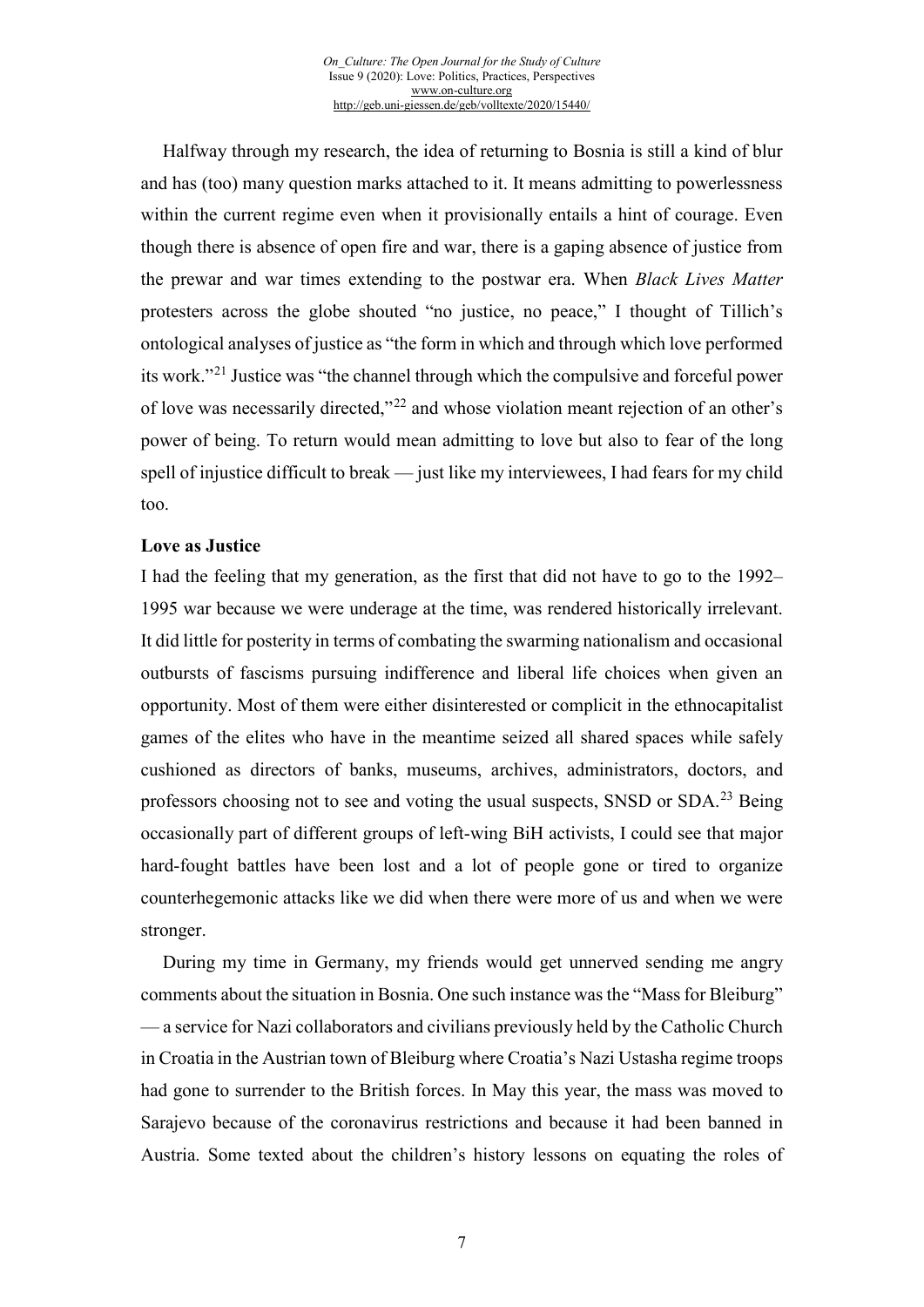Serbia's Chetniks and Yugoslav Partisans in the Second World War in Banja Luka elementary schools illustrating an ongoing clash over the memory of the antifascist national liberation struggle led by the communists, and this time with historical revisionists winning. "I can't take it anymore, I had to send you this. Look what the 5<sup>th</sup> graders learn in school. Up yours, you fascist bastards!" she said. I was bitter and wanted to know where she was when I was protesting with a group of friends and leftist activists on the Kozara mountain in July 2015 and 2016. We sang partisan songs at the state-sponsored commemoration of antifascism (a nationalist dog-and-pony show featuring a big cross instead of the red star, the Serb national anthem "Bože pravde" rather than the Yugoslav "Hej Sloveni," etc.) in a symbolic gesture of intervention against the state's official commemorative master narrative. Instead, I said, "that's why we are here. I hope you and your family are doing fine. Thanks for sharing this with me."

That was a line to hold, something to do, regardless of whether my "holding the line" was more Leninist, Maoist or Luxemburgian, lest it all melted into the pleasant postmodernist air like hundreds of postwar NGOs and their executives who climbed up the social and political ladders profiting from the misery of people they were ostensibly there to help. Sometimes the helpers were worse than the nationalists whose damage they were supposed to undo, but at least the nationalists did not pretend, I thought to myself.

"Back then," hopes still high and dreams alive, we were not loud enough to make the Prijedor authorities publicly commemorate what happened in the 1990s by building a monument for the 102 Prijedor children killed during the 1992–1995 war — the ultimate goal of the White armband day organized by a group of antifascists and *Jer me se tiče* (*Because it Concerns Me*) activists every 31st of May.<sup>[24](#page-17-19)</sup> This wasting away has already taken its toll on the once material, tangible bodies of others — from Predrag Lucić and Borka Pavićević, to Mirjana Tešanović and Bekim Sejranović<sup>[25](#page-17-20)</sup> to many other people with big hearts inscribed in the cultural cartographies of post-Yugoslav spaces, belonging to the same left front, shaping the language, staying honest, holding the line, but nevertheless going to die.

And it is not that we occasionally would not have "it." That temporary good feeling that followed occupying the streets, classrooms, and squares was to be replaced by a rude awakening to a new day with no political organization, no vision for the future,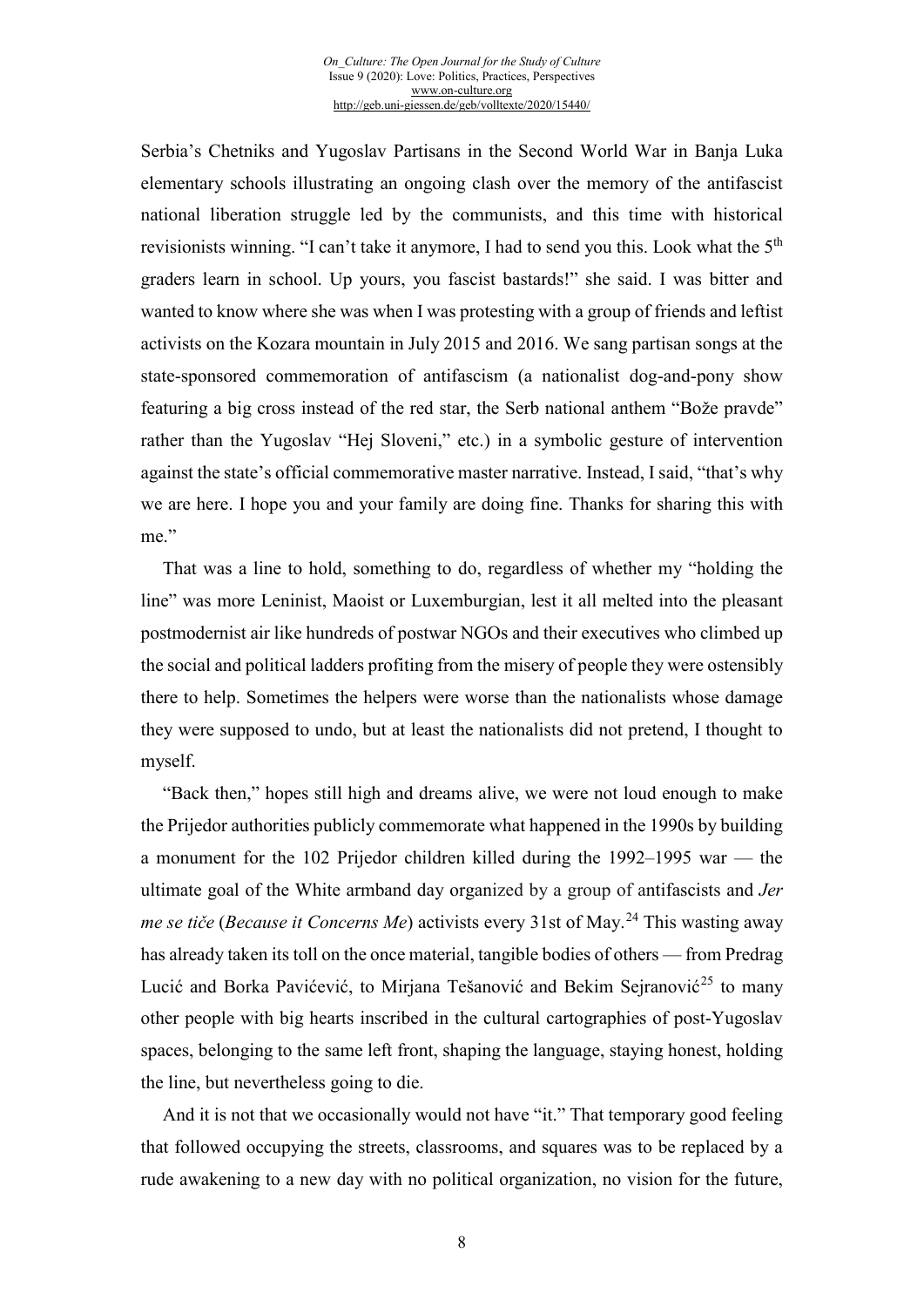no goals, and with people continuing to leave whether for economic reasons or political repression or just getting old in the post-Dayton *meantime*. In Tuzla, protesters even set the cantonal government buildings on fire in 2014 demanding a review of the privatizations in which former workers, the proverbial *losers of transition*, defended their right to work. Those days are gone, and as we enter our forties, the struggles appear to be more futile, the grind became more unbearable and stifling, my body less flexible, and life more 'mean.' My parents were the same age as I am now when the war started in Bosnia and their lives, like the lives of many others, were radically upturned too. Living in a different history, they were changed forever, forever chasing something they could not even remember the shape of: youth, a sense of worth, a better life, none of it mattered much anymore.

For Tillich, love exists in the polarity of estrangement and reunion whereby human being is always being under the conditions of existence.<sup>[26](#page-17-21)</sup> As such, it is being experienced as estrangement from all other beings. Love, then, is the "drive towards the unity of the separated."<sup>[27](#page-17-22)</sup> Love constantly moves towards reunion and, in this way, finds itself "united with the compulsory elements of power" in order to "destroy what is against love."[28](#page-17-23) There are all those things I love there: the people, the nature, friendships more intimate than anywhere, the humor, coffee rituals, living in the common language and grammar and the post-Yugoslav cultural space — living a *fuller life*, not necessarily *better.* Living among the remnants of a *better past* of the former socialist state coupled by a burning desire for a future revolutionary political practice that would produce a new era (*nastati će novo doba[29](#page-17-24)*) and a tingling potential of what is to come. Yet this excess of love had a downside — a fear that everything had already been frittered away, spent or made completely unattainable as too much damage had been done, and too many people had died or left. With too little time and strength, I left too. I *repaired to* another country but that did not stop me from yearning.

#### **A Tale of Two Bodies[30](#page-17-25)**

I remember as a triggering event the ordeal that started when a politically powerful man whose politics were very different from mine sabotaged my tenure case in the university Senate without any opposition by the Senate members who uniformly marched to the beat of his drum. They insisted, contrary to the present evidence, that the work I published in the period between my assistant professorship and associate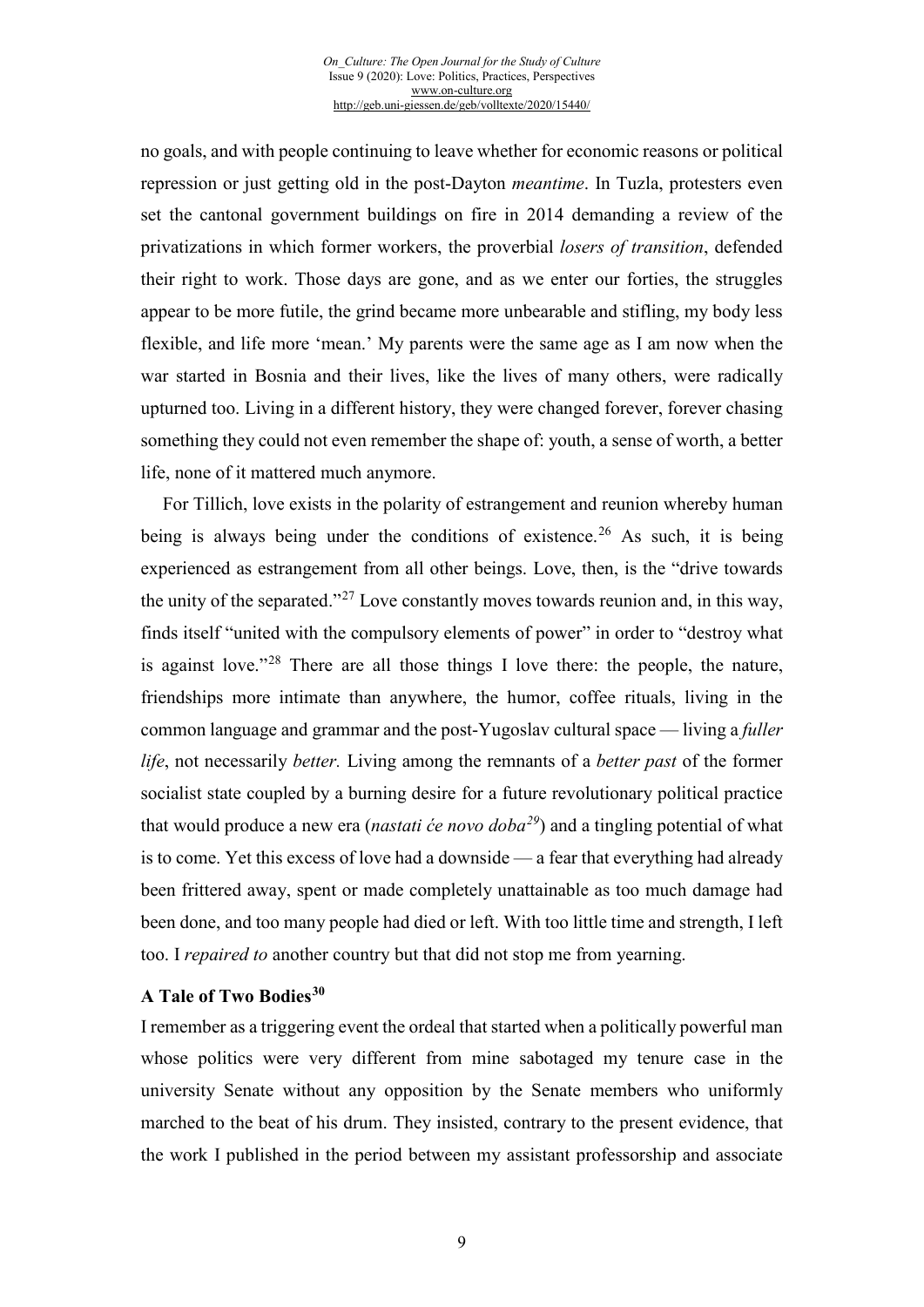professorship was to be completely disregarded because of its date. The tenure procedure dragged on from December 2017 until March 2018 when I almost lost my job. Fortunately, I had other published work to meet the legal minimum but it was an act of punishment and public humiliation for which nobody was held accountable, nobody was to "answer" to anyone, there was no *Verantwortung*. Soon after, my blood turned against my body staging a crazy autoimmune attack, the body against itself.

Just when the tenure hearing eventually resulted in my promotion to full professor in March 2018, a 21-year old man named David Dragičević was killed by what his father called 'the State.' Two years later, the murder strongly resonates with the murder of George Floyd. Young men from the region, David's age and older, were already *en route* to Germany and Austria in their thousands, leaving never to return. In the midst "emptying" of bodies and souls, the protests started against the apparent police coverup of David's murder and the reluctance to initiate a proper investigation. I joined the protest and was then offered to translate David's autopsy reports *pro bono*. What that work became made me think of what Anne Boyer said of hers:

Some days I would swear to you that nothing but this place exists. When I leave the occupied space of the city into the ordinary space of the city, the ordinary space has ceased to feel real. The ordinary world is a theme park now, fauxhygienic, grating, insincere. My feeling for the occupation is almost exactly like love, vulnerable and half-mad, but I am handing my heart not to another human but to an unfixed, circulating crowd. The stakes feel high, and I question my desire, my attachment, tell myself it is just a cold park, some strangers, the same sad world. But I'm pretty sure I've been waiting my whole life for this, pretty sure that we have made a rip in everything. And from the cut-that cold place-we shout. $31$ 

Standing with my kid in the center of Banja Luka following the days of David's disappearance and murder, in the former Krajina square, now colloquially renamed "David's Square," I felt that it no longer felt real the way ordinary places do — it was filled with an excess of love and fear. I was absorbed in the "Justice for David" cause almost against my own volition, as if it had marked a point of no return. Within four months, in July 2018, I was ill as my own body stopped healing and producing thrombocytes only to start producing them again after the December 2018 protests in Banja Luka when we returned from Germany for Christmas holidays. Two movements arose out of these entanglements: the social movement "Justice for David" that aimed to shake up the stagnant political scene in Banja Luka and the country despite the police repression, and my own personal movement towards becoming a postsocialist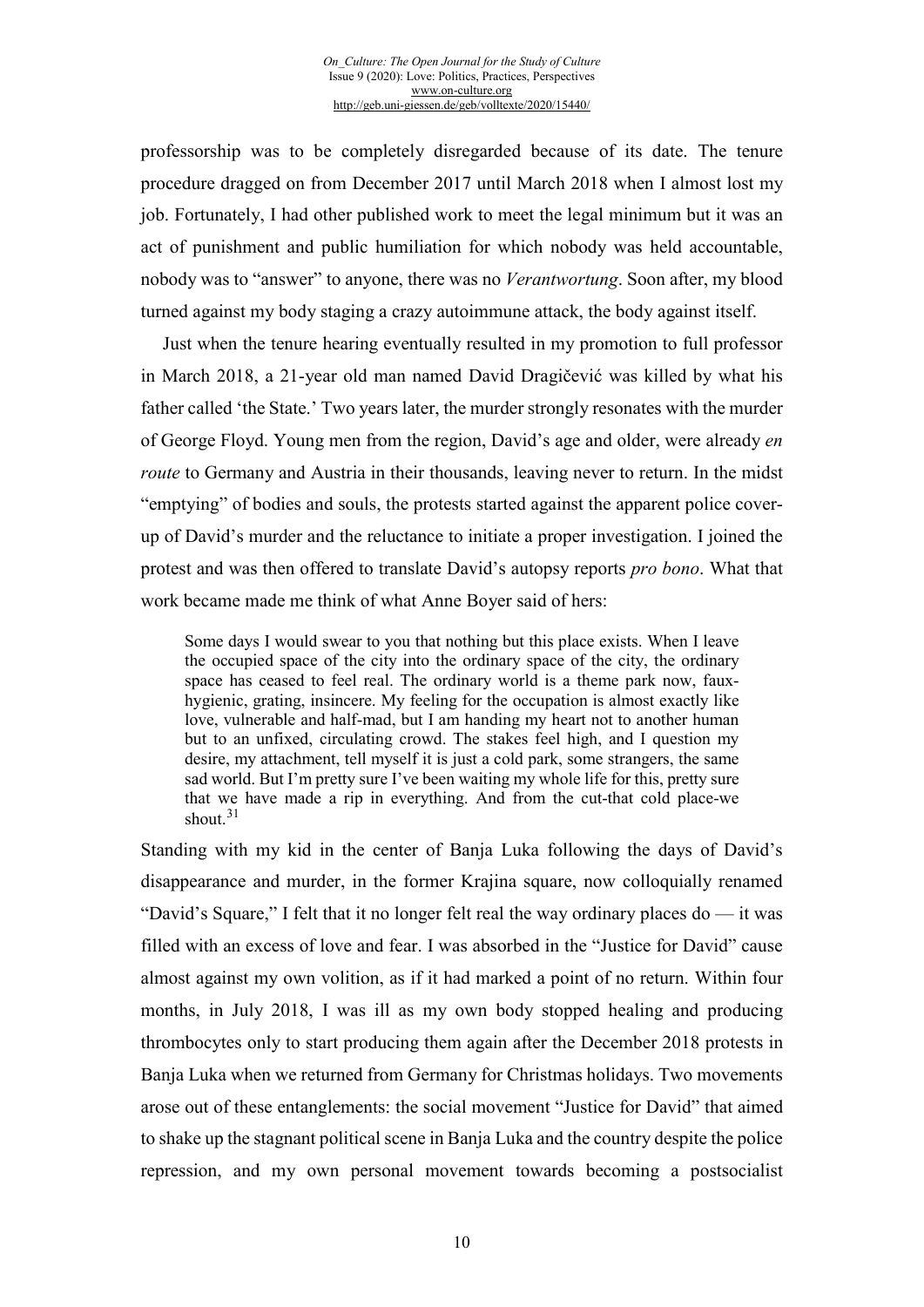migrant $32$  — postsocialism being an awkward, possibly quite inadequate term to convey what was happening in the European periphery.

It was a tale of two bodies, mine and David's, as I felt myself entangled with his, the body fluids both poisonous and remedial. On December 30<sup>th,</sup> 2018, after five days of riots in the city, Davor Dragičević, David's charismatic father, was accused of attempting a *coup d'état*, which laid ground for his own exile too. He was on the doorstep of the Radio Television of Republika Srpska, but never entered the building as he knew there was a detail of special police waiting for him inside. After December  $30<sup>th</sup>$  he disappeared in the Ferhadija mosque yard only to reappear as a political asylum seeker in Austria in January the following year. David's remains were buried in Banja Luka on April 7<sup>th</sup> 2018 but with Davor in exile, the parents decided to rebury him in Wiener Neustadt on March 15th 2019, where his mother Suzana lived. On March 15th 2020, when I finally stood at David's grave in Wiener Neustadt, Austria, marking the first anniversary of his reburial, the coronavirus entered into our lives. Buses of people from Banja Luka were supposed to arrive to the cemetery that day but instead only David's and my family stood there, in silence so loud, on a windy sunny Sunday afternoon. We could not stay much longer, Germany was about to close its borders the next day so we got into our car and came back *here* before it happened.

Just like many of the people I spoke with, I did not want my kid to live *there*, in this European, although not-yet-*EUropean* periphery because *Verantwortung* did not live there anymore and I would become very afraid of the police. Nobody would bear responsibility for the multiple expulsions of various populations of the 1990s (non-Serbs from Banja Luka and Prijedor, Serbs from Bihać and Sarajevo, Croats from Travnik and Zenica etc.); for the chaotic and catastrophic privatizations of the early 2000s; for various other acts of violence that would mostly go undetected institutionally weakening whatever there was left of the State and the hope that it could promise or stand for a society.

Nobody close to power ever went to prison. The "state" now rarely implied the nation-state of Bosnia and Herzegovina. Because of the proliferation of younger, mostly non-aligned authors (Lana Bastašić, Rumena Bužarovska, Lejla Kalamujić, Bojan Krivokapić, Dijala Hasanbegović, Senka Marić, Bekim Sejranović, Tanja Stupar-Trifunović, Faruk Šehić, Tanja Šljivar, and Marko Tomaš to name but a few), one could occasionally see the contours of the new Yugoslav space on paper. But the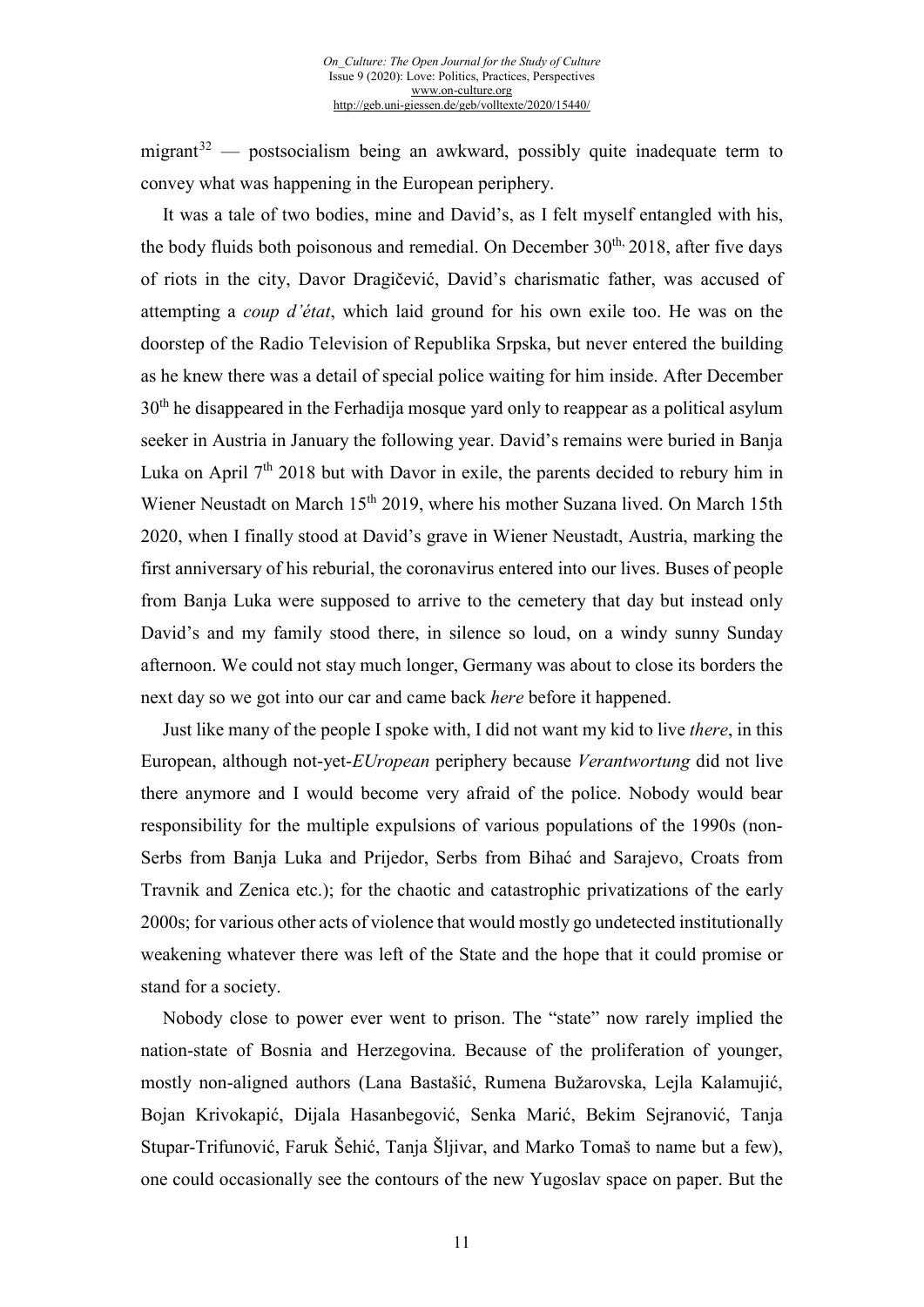notion of state simultaneously kept shrinking and expanding: sometimes the "State" meant Republika Srpska (the Serb "entity" delimited by the Dayton Agreement), and at other times it referred to the "Sarajevo Canton." The implied "state" reflected the lived experience that resembled George Jackson's description and analysis of fascism inherent in the American racist repressive apparata in *Soledad Brother!* "The fascist ideal doesn't really take hold until one gets into the upper levels of the power pyramid of a police state" […] "wherein the political ascendancy is tied into and protects the interests of the upper class — characterized by militarism, racism, and imperialism. $^{33}$  $^{33}$  $^{33}$ 

It is difficult to be on the losing end for too long and without *comrades*; the alternative is a relatively numb, suspended existence in which you perform biological and parental functions but in which your aesthetic, political, social, and spiritual needs are not really met. Just like in some survival mode, just like us, our existing comrades got tired, depleted, burnt out, ill, or ready to assume care work jobs in Germany. Some are no longer comrades. Now we zoom, skype, argue, and drink with those we love. There is nothing left *there* anymore except the green, lush rivers of Una and Vrbas delineating my native geography, some familiar infrastructure close to the eye, awkward family dinners that break your heart because nationalism has also crept into their hearts by now. They are just being too stubborn to see their children are leaving for lack of air, too old to change the way things were. Too many people are obsessing over resolving "the national question," but are not ready to heal their postsocialist wound still frozen in their war trauma and the PTSD, letting the elites squander the little there was left mirroring their EU counterparts in hostility towards the new migrants. No, it would not be good for the kid to live in such a State. There is no more air to breathe and no more ways to move *there* untouched by ethnocapitalist Bosnian or the European racist politics but it comforts to see the fronts opening up elsewhere.

#### **Love as Associated Labor (udruženi rad): Migrants Associated**

It is not enough to say that we, as migrants and future warriors, have been burdened by various forms of oppression — racial, ethnic, class, gender or otherwise — , propelling us as if through some mysterious labyrinth, not allowing the warrior, to use Audre Lorde's language, to be awakened by a new consciousness.<sup>[34](#page-17-28)</sup> To awaken the inner warrior is to recognize her/him when you see her/him and when "circumstantial" lines between a Bosnian and a Kenyan cross, just like that time when Ann vividly talked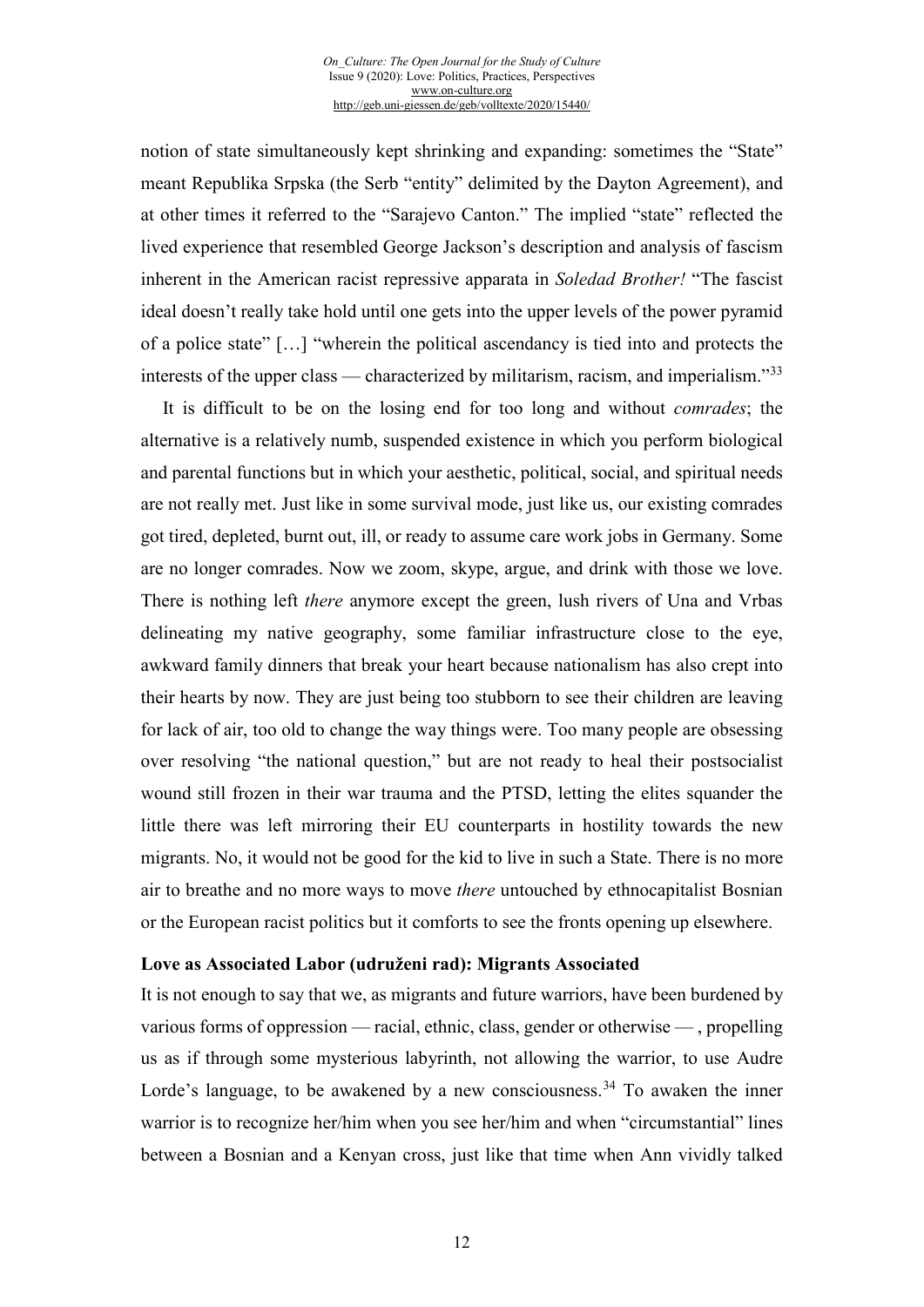about the Nairobi of her youth invoking images of Bosnia in my mind. As the sun was setting in Bad Nauheim, we smoked cigarettes on her balcony wondering how we ended up *here*: migrant, never static, both moving a lot in the United States in our twenties, never really settling anywhere but yearning to get settled. Last year learning German together, this year meeting at the protests, not only have we become friends but have also intertwined beyond any imaginable identity politics. The excess of feeling peripheral, the wounds felt for others and ourselves, the urge to escape — we both understood what they meant.

Dževad Karahasan once said that Bosnia has "always been a space that people leave, run away from or are chased away from, and all the lucky ones who leave, run or get chased away from, even without knowing it, become Bosnians the moment they settle somewhere else […] Why is that so? Why do Bosnians […] become such passionate patriots when they leave yet cannot but hate their region when they are doomed to live in it?"<sup>[35](#page-17-29)</sup> Doomed to life in Bosnia means yearning for an elsewhere like Germany, while staying in Germany means yearning for homeland — living in a permanent *elsewhere* is illustrative of this split, without a chance to live life to the fullest until the reunion but even then, only for a moment.

What can the Balkan experience tell Africans, Syrians, Indigenous, African Americans and vice versa? How are we to learn from and listen to one another, we as subjects of colonialism, neoliberalism, fascism, patriarchy, imperialism? The future warriors? The anti-Semitic read as anti-somatic makes multiple oppressions more visible and palpable, to be a racist eventually means to be against most bodies, black, Jewish, Muslim, Yugoslav. It is often class, ethnicity and gender of course, but I think skin color more than anything surmises the affective excess of another body because it is the most visible. The question "are you a member of a visible minority" deafens. Am I? A privileged white woman somehow always less white in the EU? My Middle-Eastern looking Bosnian husband certainly is. And the Hanau murderer Tobias Rathjen during his murderous spree on February  $19<sup>th</sup> 2020$  could have 'easily mistaken' him for a Syrian passer-by.

Our differences and privileges may vary, but we, however unevenly, are all in this together, it is a matter of time when "surplus populations"<sup>[36](#page-17-30)</sup> of incoming Middle Eastern refugees will be recognized as bodies that can be taken by contemporary capitalism as living labor or killed by its war machine, as was the case in the 1990s, as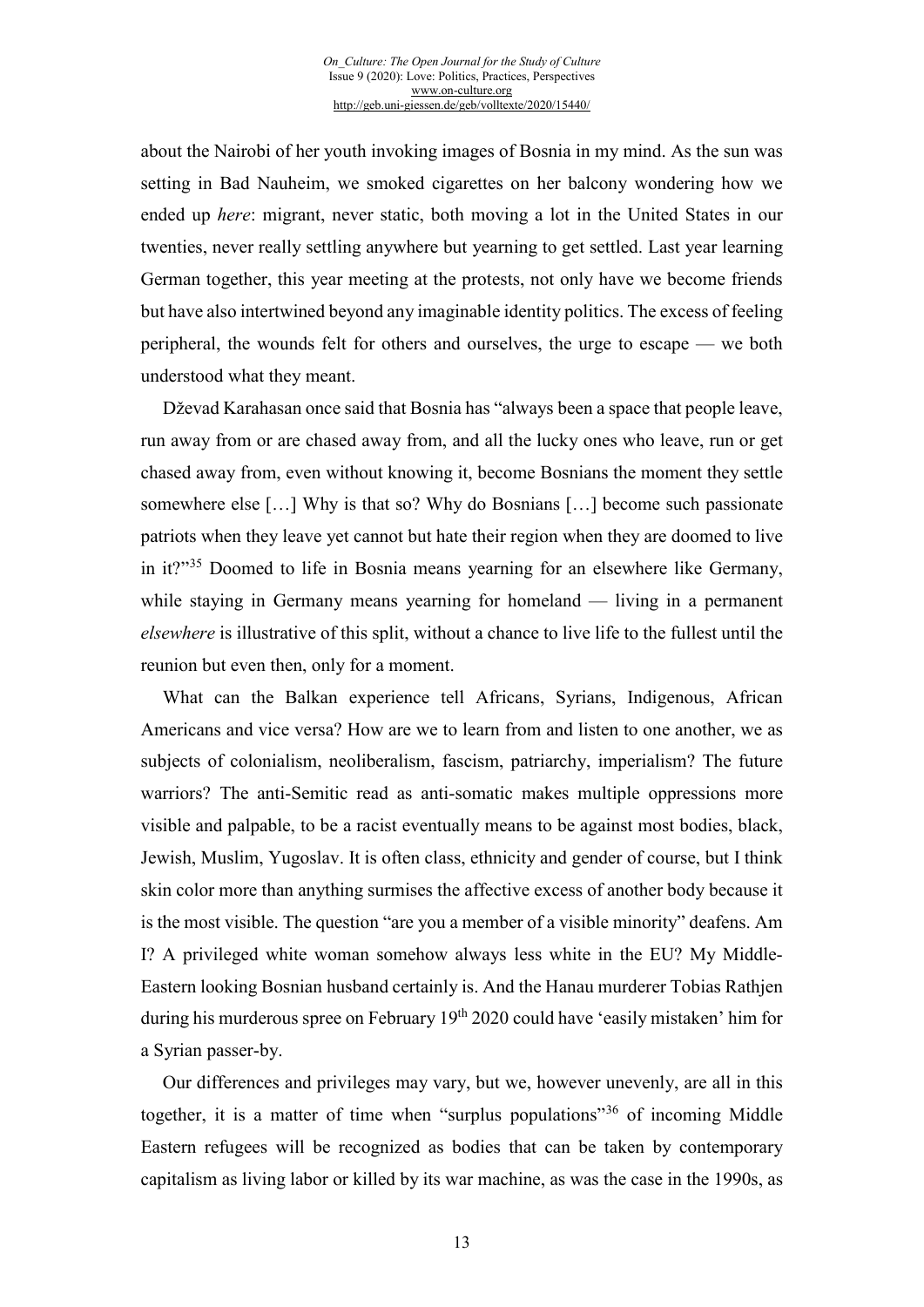is the case now in Syria, as will be the case in the future wars whose shape is still unknown. So far, the Western Balkanites and Eastern Europeans have been taken as living labor but only to fill the 'vacant' positions of asparagus pickers, care workers, waiters, *Baustelle* (construction) workers, helping to reduce the numbers of asylum requests only by being absorbed into the available form of capitalism and not the credo of human rights.

Is migration really cowardice or an act of bravery? Is it merely a *nužda*, as a necessity, but also as biological need such as defecation (*velika nužda*) or urination (*mala nužda*) — part of Appadurai's mixing of metaphors when talking about "politics of shit" and "biology of bodies?"[37](#page-17-31) Is by the act of one's leaving one surrendering to taking part in the struggles back home because as the rules of the 'game' change and the police become crueler? 'The game' is migrants' lingo for crossing the border cutting through the non-European, European, and EUropean space despite Europe's pushback but rules of game also apply to all of us not willing to indulge in Serb, Croatian, and Bosniak fascisms, Serb, Croatian, and Bosniak short-term *jaran* (buddy) deals in privatization, dispensing jobs, killing their own and other nations' populations and avoiding justice. Sometimes, one just must leave submitting to the necessity of migration as sheer biological need to survive as well as to defecate.

No, we are not the same. Yes, we are the same. Stop equating, stop measuring, dead bodies are not just to be counted, but felt, smelled, touched, like in that room in Srebrenica and the Tuzla forensic center. There were mortal remains left behind by the Hurricane Katrina as well, out *there*, and the postcolonial bodies were counted, the peripheral bones measured, racialized, and gendered when needed.<sup>[38](#page-17-32)</sup> But alliances, they need to be fraught by the people holding the line. Our positionalities, our postcolonialities, our peripheralities are competing with other more privileged Europeans on the labor market instead of seizing the opportunity to repair and revolutionize what we have already had.

What can we possibly do? Illness can get the best of us, and those with bigger hearts are the easier targets, Sejranović would say. Sejranović, another migrant subject, another Middle-Eastern looking Bosnian, just like my husband, recently died in my hometown of Banja Luka, out of the blue. Many people in Banja Luka die out of the blue. That's why I fled; I was afraid of dying, or rather, of living in the silence and inaction. That it would be another lost labor of love. I don't want to lose that labor but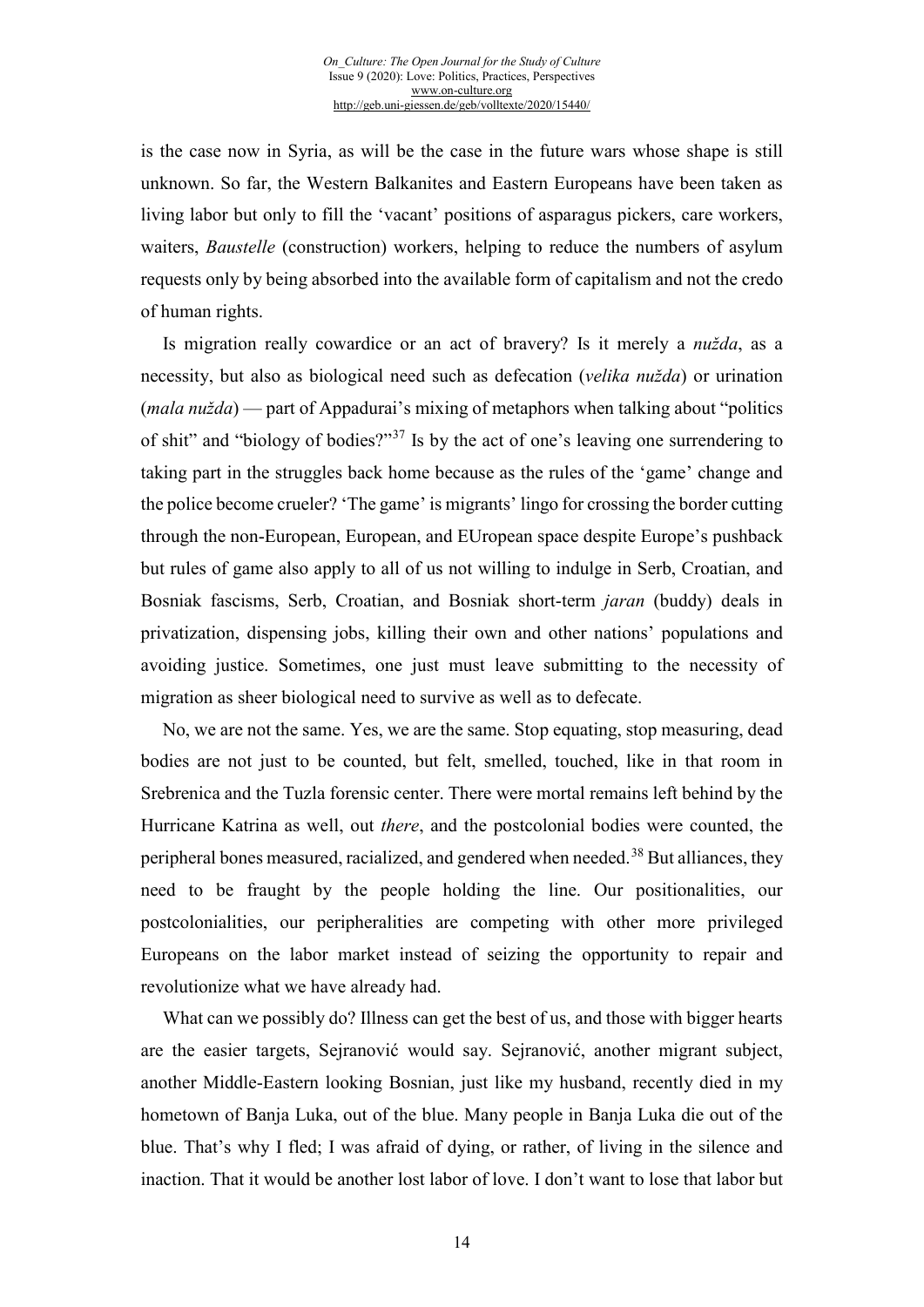build upon it, mine, yours, theirs. Make it *Ours* just like in an OOUR, the basic organization of associated labor aiming to disalienate labor through democratization of industry once imaginable in the Yugoslav self-management.<sup>[39](#page-17-33)</sup> Just as "single worker's product could no longer be expressed as a product of his/her individual labor but as a product of associated, so to say social labor,"[40](#page-17-34) single particular struggles against racism and injustice need to become more integrated globally. If staying means acquiescing to injustice, leaving means becoming and meeting political asylum seekers all over Europe, former and future friends and comrades, wandering about West European countries whose administrations prolong their asylum procedures, unwilling to admit the obvious, that "Bosnia is not a safe country."

I chose to leave when I had an opportunity to fight with an even greater vigor taking a moment of respite. If I went back, it would be to the abandoned ancestral land by the Una river to build a house for undocumented young Middle Eastern migrants risking their lives daily. To settle would be to inhabit that house, a social center of sorts, like the Banjaluka Social Center (BASOC).<sup>[41](#page-17-35)</sup> To collectively occupy a space where something would be repaired, some solidarity enacted, some labor paid off. My last name is Majstorović, from *majstor,* a crafts(wo)man, I repair.

#### *P.S.*

#### *Dear M.,*

*You asked me recently how I have been. At 13 I was in Bosnia — the war happened, at 23 in America — on September 11. At 35 I was in Canada, bedbugs had infested our apartment the day before I was to give birth to my son, Vuk, and eight months later, just days before going back to Bosnia, we had a fire too. At 40 I fought some important battles, won, then suddenly fell ill. At 41, Coronavirus hit the world while hitting us all. We were OK but I kept hearing about the full-to-the brim Offenbach Frauenhäuser (women's shelters), people's PTSD reactivated, hundreds of thousands of soon-to-bedead Americans, and a healthcare system in the periphery falling apart. Have those of us with greater experience of pain developed greater resilience or is it about the threshold that wavers regardless? Do we forever stay equally frightened in the face of adversity, checking for papers, passports, bites, bruises, blood counts, breathing.*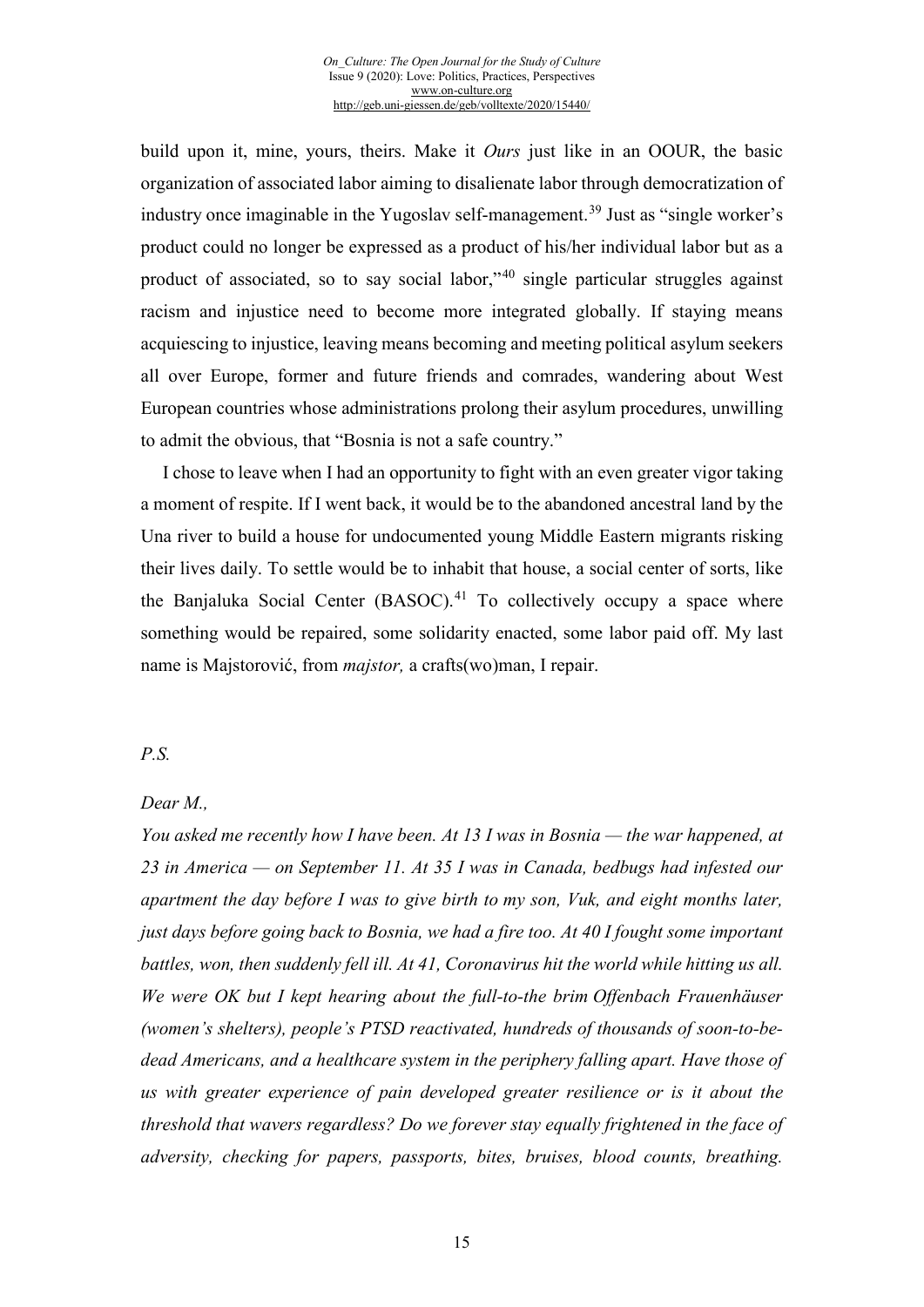*Coping for now, but I'm hoping for a swim on the Adriatic before we all awaken in a frightful, jobless, authoritarian, and cruel world lest we dare reimagine it otherwise. Lest the war keep happening. It's communism all over again. Or barbarity. Kiss the children for me. Go get some sun on your bike soon.* 

*P.S. Since the pandemic, the memory of reading about Anne Frank's diary of a horror that she at the time knew no name for often comes to mind. Back then as well as right now, movement is limited and attentiveness to detail is everything. I make lists, find joy in simple things like freshly ground coffee, board games, and laughs with Vuk. Right now we're all yearning for some normalcy in this suspended state. Nobody knows what life will be like politically or economically post-Corona and what kind of future we will be able to imagine. It will pass though, everything does.*

#### *Love,*

*Danijela*

### **\_Endnotes**

- <sup>1</sup> *Derrida's Elsewhere* (original tile: *D'ailleurs Derrida*), dir. Safaa Fathy (France: Gloria Films Productions, 1999), DVD.
- <sup>2</sup> Sjef Houppermans, Anglea Mooriani, Daniele de Ruyter Tognotti, Matthijs Engelberts and Dirk Van Hulle, eds., *Where Never Before: Beckett's Poetics of Elsewhere: La poétique de l'ailleurs* (Amsterdam: Brill Rodopi, 2009).
- <sup>3</sup> Bekim Sejranović, *Nigdje, niotkuda* (Sarajevo: Buybook, Profil, 2008).
- <sup>4</sup> The structure of feeling emphasizes "affective elements of consciousness and relationships: not feeling against thought, but thought as felt and feeling as thought: practical consciousness of a present kind, in a living and interrelating continuity" in which "structure is set with specific internal relations, at once interlocking and in tension," Raymond Williams, *Marxism and Literature* (Oxford: Oxford University Press, 1977), 132.
- <sup>5</sup> Donna Haraway, "Situated Knowledges: The Science Question in Feminism and the Privilege of Partial Perspective," in *Feminist Studies* 14.3 (1988), 575–599, here: 583.
- <sup>6</sup> Haraway, "Situated Knowledges," 580.
- <sup>7</sup> Stef Jansen, *Yearnings in the Meantime: 'Normal Lives' and the State in a Sarajevo Apartment Complex* (New York/Oxford: Berghahn Books, 2015), 174.
- <sup>8</sup> bell hooks, *Yearning: Race, Gender, and Cultural Politics* (London: Turnaround, 1990).
- <sup>9</sup> hooks, *Yearning*, 12–13.
- <sup>10</sup> Jansen, *Yearnings in the Meantime*, 56.
- <sup>11</sup> Jansen, *Yearnings in the Meantime*, 163–164.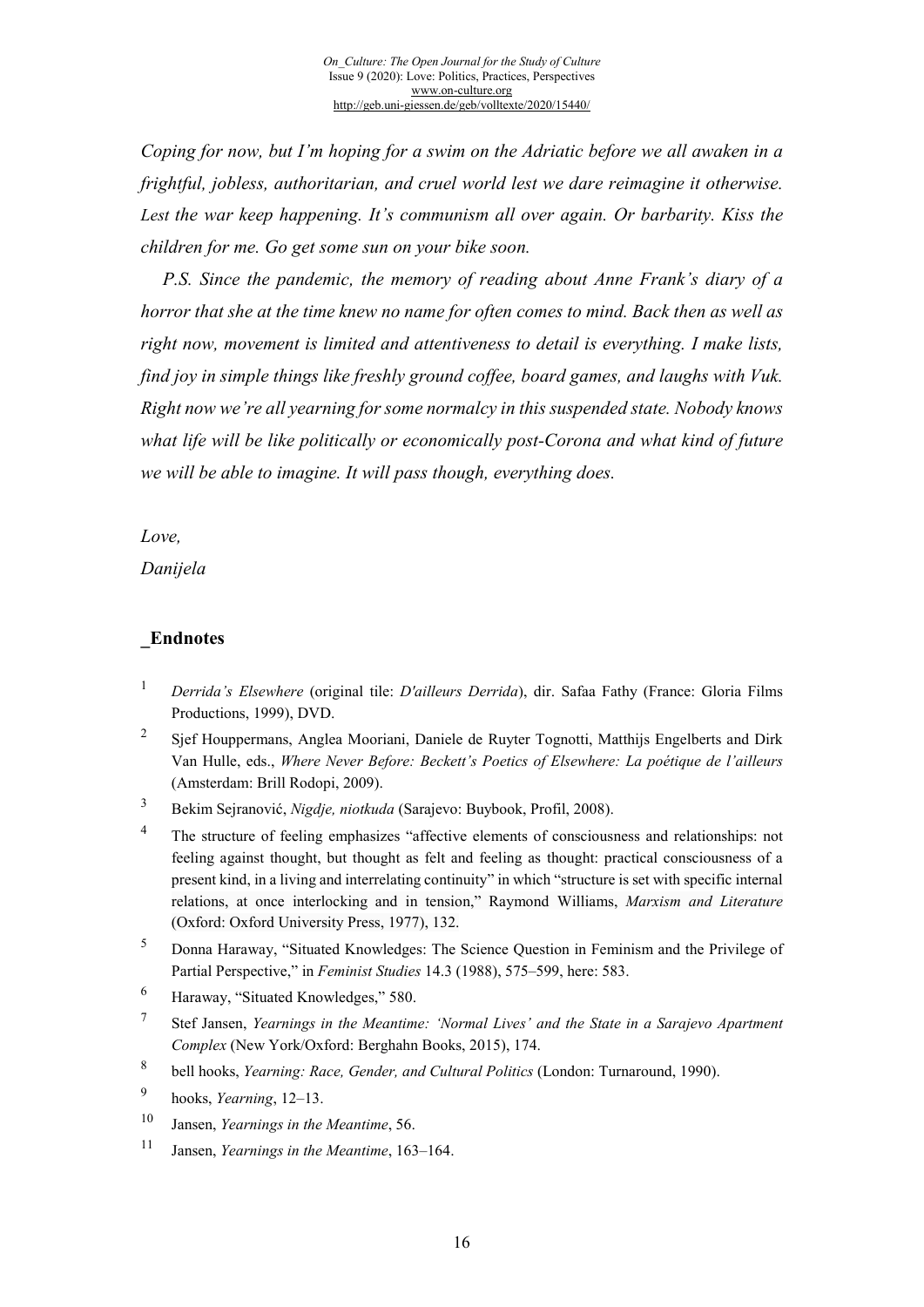- 12 Ann Stoler, "Imperial Debris: Reflections on Ruins and Ruination," in *Cultural Anthropology* 23.2 (2008), 191–219.
- <sup>13</sup> Aristotle Kallis, "The Return of Fascism? Why This Is the Wrong Question to Ask," in *The Conversation*, April 16, 2019, accessed June 12, 2020, [<https://theconversation.com/the-return-of](https://theconversation.com/the-return-of-fascism-why-this-is-the-wrong-question-to-ask-114468)fascism-why[-this-is-the-](https://theconversation.com/the-return-of-fascism-why-this-is-the-wrong-question-to-ask-114468)wrong-question-to-ask-114468>.
- <sup>14</sup> Jansen, *Yearnings in the Meantime*, 173.
- <sup>15</sup> Oliver Nachtwey, *Germany's Hidden Crisis: Social Decline in the Heart of Europe* (London: Verso, 2018).
- <sup>16</sup> Lauren Berlant, *Cruel Optimism* (Durham: Duke University Press, 2011).
- 17 Gilles Deleuze and Félix Guattari, *What Is Philosophy?* (New York: Columbia University Press, 1994).
- <sup>18</sup> Jenny Edbauer, "Executive Overspill: Affective Bodies, Intensity, and Bush-In Relation," in *Postmodern Culture* 15.1 (2004), [DOI:10.1353/pmc.2004.0037.](http://doi.org/10.1353/pmc.2004.0037)
- <sup>19</sup> Brian Massumi, *Parables for the Virtual: Movement, Affect, Sensation* (Durham: Duke University Press, 2002), 35.
- <sup>20</sup> Eve Kosofsky Sedgwick, *Touching, Feeling: Affect, Pedagogy, Performativity* (Durham: Duke University Press), 16.
- <sup>21</sup> Paul Tillich, *Love, Power, and Justice: Ontological Analysis and Ethical Applications* (Oxford: Oxford University Press, 1954), 71.
- <sup>22</sup> W. G. Dalton, book review of Paul Tillich, *Love, Power, and Justice: Ontological Analysis and*  Ethical Applications (Oxford/New York: Oxford University Press, 1954), accessed June 20, 2020, <[http://people.bu.edu/wwildman/tillich/resources/review\\_tillich](http://people.bu.edu/wwildman/tillich/resources/review_tillich-paul_love_power_justice.htm#Review_by_WGD)[paul\\_love\\_power\\_justice.htm#Review\\_by\\_WGD](http://people.bu.edu/wwildman/tillich/resources/review_tillich-paul_love_power_justice.htm#Review_by_WGD)>.
- <span id="page-16-1"></span><span id="page-16-0"></span><sup>23</sup> SNSD (Savez nezavisnih socijal-demokrata) (eng. Alliance of Independent Social Democrats) and SDA (Stranka demokratske akcije) (eng. Party of Democratic Action), one predominantly Serb and the other Bosniak, are to largest parties in Bosnia and Herzegovina.
- <span id="page-16-2"></span><sup>24</sup> <[https://remembermeproject.wordpress.com/2018/04/20/commemorating](https://remembermeproject.wordpress.com/2018/04/20/commemorating-white-armband-day-transnationally-and-in-virtual-spaces/)-white-armband-daytransnationally[-and-in-virtual-spaces/>](https://remembermeproject.wordpress.com/2018/04/20/commemorating-white-armband-day-transnationally-and-in-virtual-spaces/).
- <span id="page-16-3"></span><sup>25</sup> I knew the first three of them personally and have twice met Sejranović <[https://balkaninsight.com/2018/01/10/predrag](https://balkaninsight.com/2018/01/10/predrag-lucic-made-us-laugh-sing-and-cry-01-10-2018/)-lucic-made-us-laugh-sing-and-cry-01-10-2018/>;  $\langle \frac{\text{https://globalvoices.org/2019/07/07/death-of-a-fighter-post-vugoslav-civil-society-bids-farewell-$ to-dissident-playwright[-borka-pavicevic/>](https://globalvoices.org/2019/07/07/death-of-a-fighter-post-yugoslav-civil-society-bids-farewell-to-dissident-playwright-borka-pavicevic/); [<https://radiosarajevo.ba/metromahala/lica/napustila](https://radiosarajevo.ba/metromahala/lica/napustila-nas-je-mirjana-tesanovic-novinarka-velikog-srca/355213)[nas-je-mirjana-tesanovic-novinarka-velikog-srca/355213>](https://radiosarajevo.ba/metromahala/lica/napustila-nas-je-mirjana-tesanovic-novinarka-velikog-srca/355213); <[https://www.partner](https://www.partner-propaganda.de/en/authors/bekim-sejranovic.html)[propaganda.de/en/authors/bekim-sejranovic.html>](https://www.partner-propaganda.de/en/authors/bekim-sejranovic.html).
- <sup>26</sup> Tillich, *Love, Power, and Justice*, 25.
- <sup>27</sup> Tillich, *Love, Power, and Justice*, 25.
- <sup>28</sup> Tillich, *Love, Power, and Justice*, 50.
- $29$  A line from a famous partisan movie "The Battle of Neretva" while the soundtrack is the old Croatian revolutionary song "Fall of force and injustice" (originally titled: "Padaj silo i nepravdo"), <<https://www.youtube.com/watch?v=cRPW5YPrEhc>>.
- $30$  I am indebted to Azra Hromadžić for pointing me to think in this direction.
- <sup>31</sup> Ann Boyer, "Kansas City," in *A Handbook of Disappointed Fate* (New York: Ugly Duckling Presse, 2018), 31.